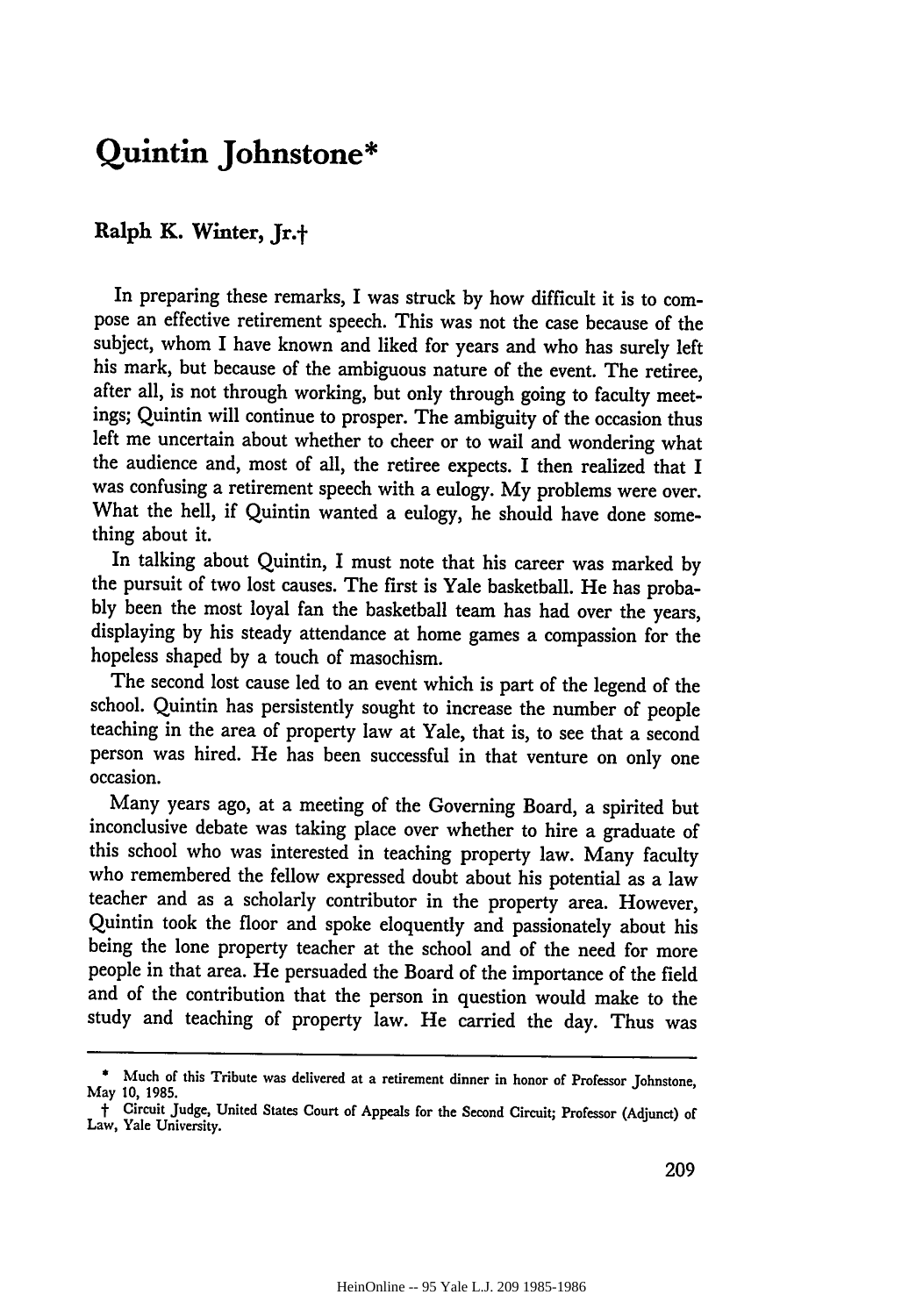Charles Alen Reich invited to become a member of the Yale Law faculty. The rest is history.

Quintin's retirement may be good for him, but it will surely weaken the school. It will, for example, leave major administrative gaps. He has worked tirelessly as Chairman of the Admissions Committee, a post which, I can attest from personal experience, entitles one to long hours of reading files, endless meetings to deal with suggestions for changes in the process, and daily crises, real or imagined. In return for this, one gets the indifference of one's colleagues, the hostility of activist students, and the undying enmity of the 3-4,000 students, and their 6-8,000 parents, who are not admitted annually. I wouldn't say this matches watching every home basketball game at Yale, but it is certainly close to it as a thankless task.

Quintin also served for some years as Chairman of the Graduate Committee. He was, on those occasions, the heart and soul of the graduate program. His accomplishments were genuinely extraordinary and went far beyond being efficient in the paper-moving sense. When I first came on the faculty, the graduate program was very controversial, even to the extent that many favored its abolition. Because Quintin was not only efficient but also discriminating in the goals he set and in the students he selected for admission, he brought about a substantial improvement in the program. More importantly, he legitimated it by quieting the apprehension that the program served no academic function. As Chairman of the Graduate Committee, Quintin was compassionate in his dealings with graduate students, caring about their progress and working to see that they were placed in teaching positions throughout the country.

It hardly needs emphasizing that Quintin's retirement leaves an even bigger hole in the curriculum than in the administration. You may not realize it, but there are a number of courses taught at Yale Law School that are. not essential to a legal education. I will forego naming them, not because of the fear of offending colleagues, but because of time limitations. Those are, in any event, not the courses that Quintin taught. Real property, land finance and conveyencing, and land planning are subjects that have a professional and academic significance essential to a law school curriculum. For years, the school has been dependent upon him to fulfill these needs, and, because he has done that so well, has rather taken the fulfillment of these essentials for granted.

Those days are now gone. Indeed, the simultaneous retirement of Quintin and Joe Bishop must be, in terms of number of students taught each year, the equivalent of a loss of 20% of the faculty.

Quintin is also one of the few law professors who has thought systematically about the role and shape of legal education itself. His career was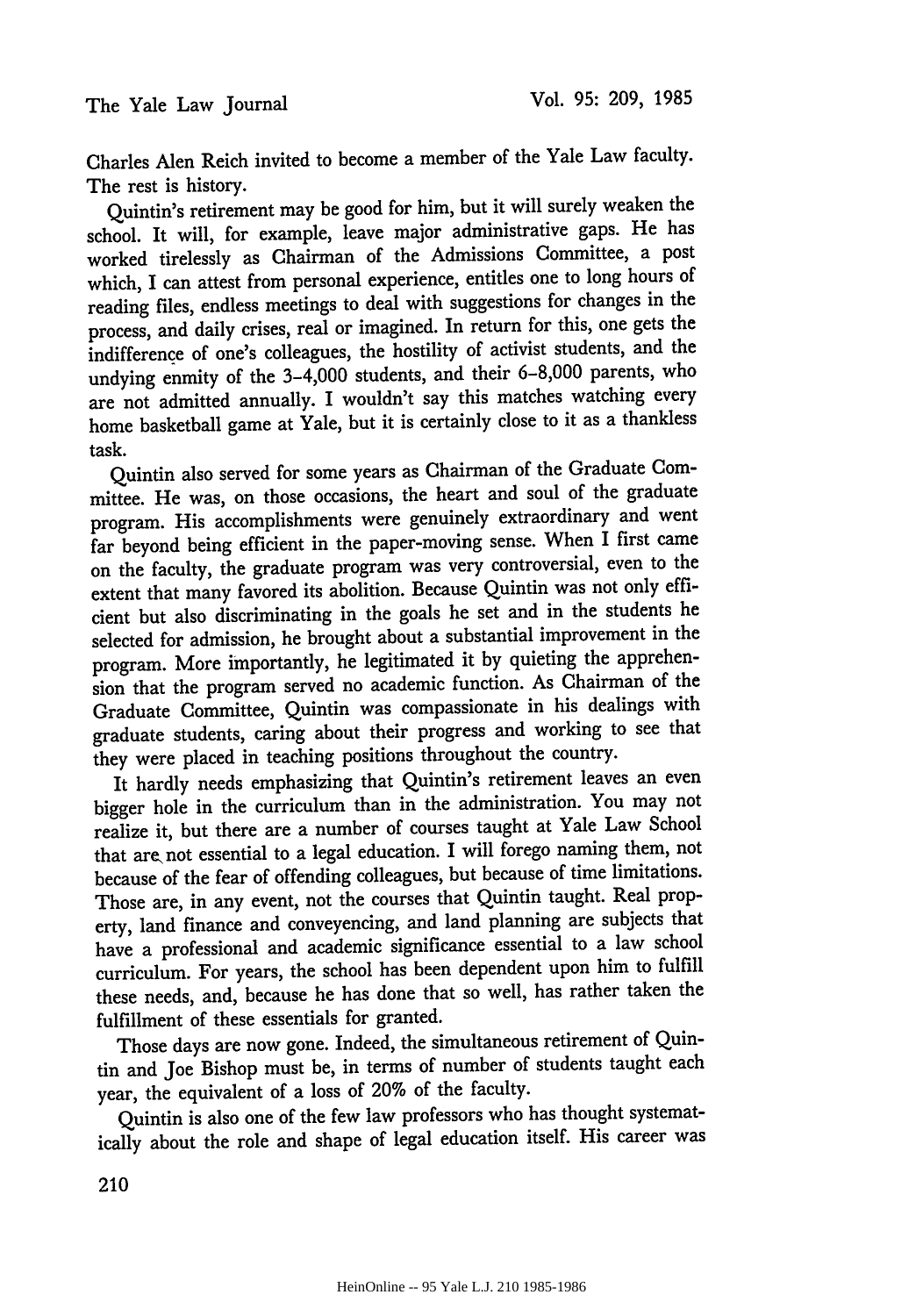marked from the beginning by the perception that legal education and the legal profession are somehow related. At Yale, however, holding that particular perception amounts to taking quite an intellectual risk. Quintin<br>was more concerned with the relation of legal education to the profession than any other member of the faculty, save perhaps Geoffrey Hazard. His teaching and his publications involve both a concern about and a study of the profession. His book, *Lawyers and Their Work,* was a factual analysis of the legal profession in two countries. At another level, Quintin was also concerned with the relationship of the school to the organized bar. He prepared a survey for the Connecticut Bar Foundation of the changing trends in the profession, which was quite influential within the state and around which a statewide conference was organized.

Quintin's positions on policy issues within the school also reflected his belief that legal education and the profession are related. He never shared the prevailing attitude that our students are so good that it doesn't matter what they study or what they do during their three years at the Yale Law School. Nor did he share the conviction that the school should restrict contacts between potential employers and consenting students or that the students ought somehow be prevented from seeking employment at odds with the prevailing ideological dogma of the faculty.

Quintin's concern over the profession was by no means the limit of his views on legal education. He was, within the institution, a strong supporter of empirical work and interdisciplinary approaches to law. He also felt responsibility to the world at large. He thus served as Dean of the Haile Sellassie, now Addis Ababa, Law School in Ethiopia from 1967 to 1969 in an effort to let others draw upon his experience and ideas about legal education.

Quintin often adopted the demeanor of the country cousin, thus taking advantage of the widespread view of the faculty that the area between the Hudson River and the West Coast is largely uninhabited wilderness. Although he has never, to my knowledge, claimed to have grown up in a prairie log cabin reading law by a fire, neither has he strongly denied it. In fact, I have seen the Johnstone homestead, a large house virtually on the University of Chicago campus. Notwithstanding his adopted demeanor, his dedication to professionalism and to the study of legal education and his support of interdisciplinary and empirical work reflect the sophistication of a graduate of the University of Chicago and its law school.

As a person, Quintin was always candid with his colleagues and never one to leave doubt or mislead about where he stood. This was the natural result of native honesty and a non-manipulative approach to people. He was a source of tart but understated humor and no respecter of intellec